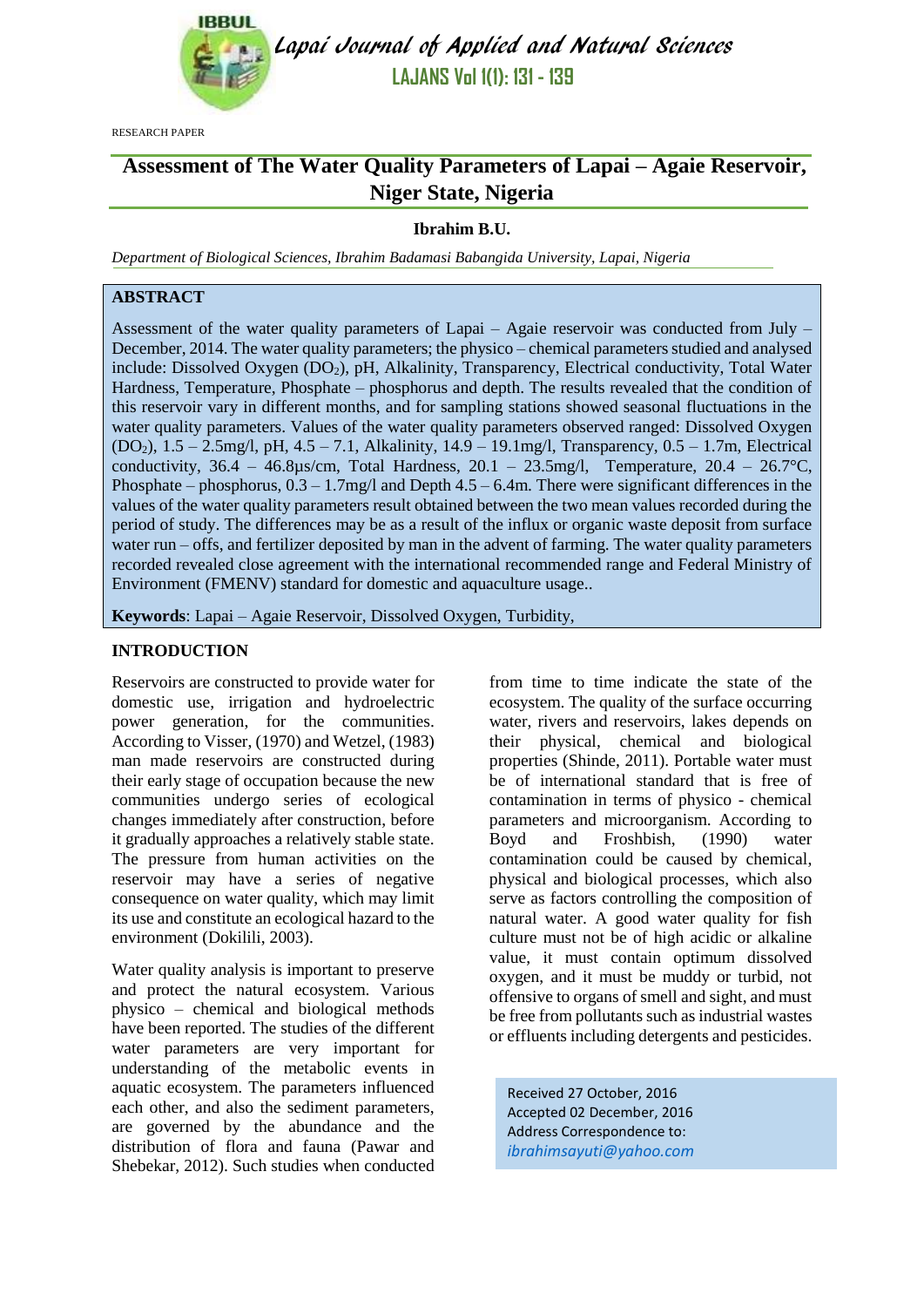Reservoirs are constructed to provide water for domestic use, irrigation and hydroelectric power generation, for the communities. According to Visser, (1970) and Wetzel, (1983) man made reservoirs are constructed during their early stage of occupation because the new communities undergo series of ecological changes immediately after construction, before it gradually approaches a relatively stable state. The pressure from human activities on the reservoir may have a series of negative consequence on water quality, which may limit its use and constitute an ecological hazard to the environment (Dokilili, 2003).

Water quality analysis is important to preserve and protect the natural ecosystem. Various physico – chemical and biological methods have been reported. The studies of the different water parameters are very important for understanding of the metabolic events in aquatic ecosystem. The parameters influenced each other, and also the sediment parameters, are governed by the abundance and the distribution of flora and fauna (Pawar and Shebekar, 2012). Such studies when conducted from time to time indicate the state of the ecosystem. The quality of the surface occurring water, rivers and reservoirs, lakes depends on their physical, chemical and biological properties (Shinde, 2011). Portable water must be of international standard that is free of contamination in terms of physico - chemical parameters and microorganism. According to Boyd and Froshbish, (1990) water contamination could be caused by chemical, physical and biological processes, which also serve as factors controlling the composition of natural water. A good water quality for fish culture must not be of high acidic or alkaline value, it must contain optimum dissolved oxygen, and it must be muddy or turbid, not offensive to organs of smell and sight, and must be free from pollutants such as industrial wastes or effluents including detergents and pesticides.

In Nigeria studies have been conducted on some major reservoirs, which include the works of Ibrahim *et al.* (2009) on Kontagora reservoir in Niger state, Nigeria, Shiroro reservoirs on the Kaduna River, a tributary of the Upper Niger (Kolo and Oladimeji, 2004), Goronyo and Bakolori reservoir on the Rima and Sokoto Rivers, respectively, both out of confluence

with the Kaduna River ( Ita *et al.* 1982), Tiga Reservoir located on Tiga plain in Kano State, which flows into the Hadejia River valley, which joins up with the Jama' are River to form the Yobe River that empties in to Lake Chad (Adeniji and Ita, 1977) and Kainji reservoir on the main River Niger ( Balogun, 1986; Adeniji, 1983).

This research work investigate some aspects of the water quality parameters (i.e. physico chemical parameters) in Lapai - Agaie Reservoir, Niger state, Nigeria with the objective of determining the water quality status of the reservoir, and its conformity with the national and international standard limits.

## **METHODOLOGY**

## **Study Area**

Agaie - Lapai reservoir is situated on longitude 6<sup>0</sup>34'E and Latitude 9°13'N on River Jatau. River Jatau joins River Chanchaga at Ebba which is one of the major tributaries of River Gbako that drains into River Niger, south of Badegi. The reservoir is located near Bakajeba village about 20km north from Lapai, the headquarter of Lapai local government area and about 25km south of Paiko, the headquarter of Paiko local government area of Niger State. Both towns and the reservoir are located south of Minna, the capital of Niger state. The study area is characterized by climatic conditions that prevail in the tropical hinter land climate belt of Nigeria, where the annual rainfall ranges between 100 and 150cm, and the relative humidity is about 70% on the average (lloeje,1976). The area lies within the guinea savanna belt of Nigeria. The reservoir supplies the nearby villages with drinking water, and also used for irrigation activities. Five sampling stations were established on the reservoir for the purpose of the study: - Bakajeba I, Gana II, Gidan Alhaji III, Quarters IV and Water Board V (Figure 1).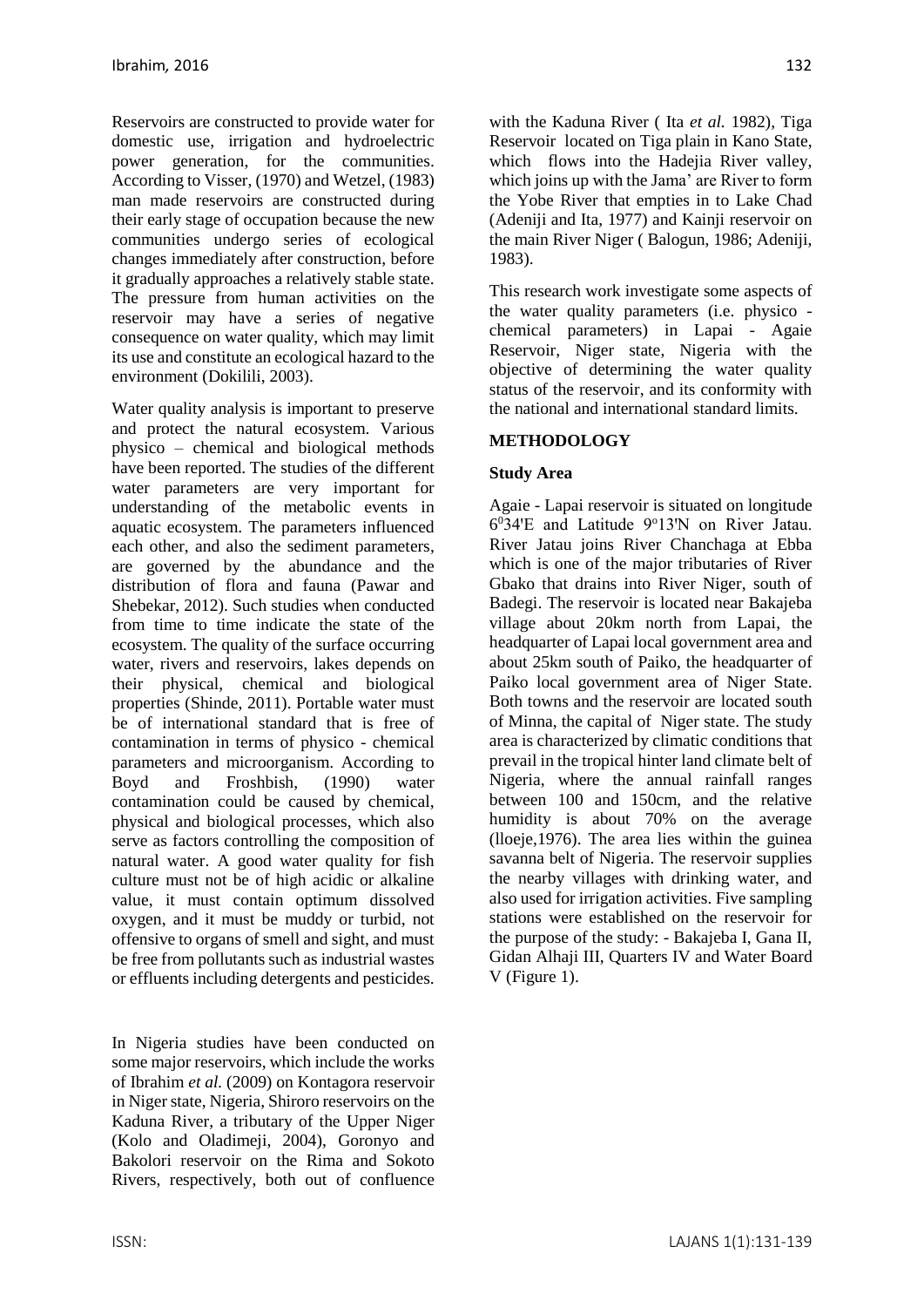

#### **Determination of the physico - chemical parameters**

Data were collected for the physico – chemical parameters during the period of the study July - December, 2014.

### **Temperature**

The temperature of the air, water surface and depth was measured using a thermometer calibrated in degree centigrade  $(^{0}C)$  (APHA, 1992).

#### **Transparency**

A Seechi – disc of 25cm in diameter were used to determine the transparency of the water sample. This was done by lowering the Seechi - disc into the water, until it ceased to be visible. The depth of the disappearance and reappearance was measured to the nearest centimeter (cm) and the average taken ( APHA, 1992).

### **pH**

The pH of the water was determined with the use of a pH meter (Pye Unicam model 392) at 25 ( $^{\circ}$ C). The meter was standardized with a buffer solution at pH 4.0,7.0 and 9.0 before the readings were taken ( APHA, 1992).

### **Dissolved Oxygen**

The dissolved oxygen of the sample water was determined by using the modified winkler azide method (Lind,1979; APHA,1992).

### **Total Alkalinity**

Total alkalinity was determined by measuring 100ml of water sample in 250ml Elenmeyer flask, three drops of phenolphthalein indicator was added and the pink was titrated with 0.02N  $H<sub>2</sub>SO<sub>4</sub>$  until the pink colour just disappear and the millilitre(s) (ml.) of acid used recorded for alkalinity calculation ( APHA, 1992).

Calculation :-

Phenolphtalein Alkalinity =

 $A \times N \times 50,000$  (mg/l CaCO<sub>3</sub>)

ml. of Sample

Where  $A = ml$ . Of titration for sample to reach phenolphthalein end point (i.e. pH 8.3)

Where  $B = ml$ . Of titration for sample to reach methyl orange endpoint ( i.e. pH 4.5)

 $N =$  Normality of acid (0.02N) (APHA, 1992).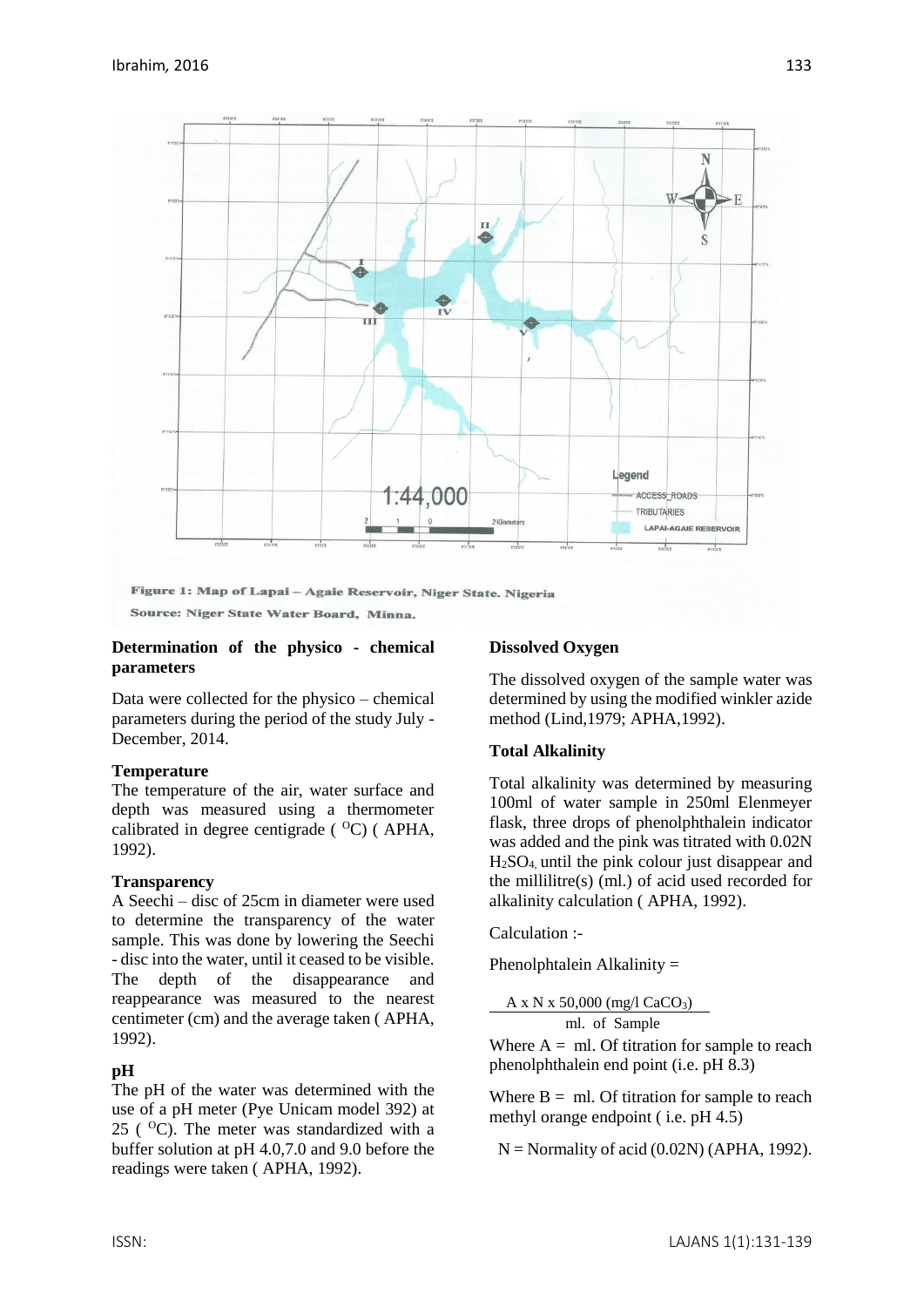## **Total Water Hardness**

This was done using EDTA titration method (APHA,1992). The calculation was based on the equation given by Lind (1979), and APHA (1992).

EDTA Hardness (mgl<sup>-1</sup> CaCO<sub>3</sub>) = ml. Titration x 40

## **Electrical Conductivity**

The electrical conductivity of the water sample collected from the five sampling station was measured in the laboratory using a conductivity meter (Model Unicam pye 292).

### **Phosphate – Phosphorus**

Phosphate – phosphorus was determined using the Denigen (Lind, 1979 and APHA, 1992). One millilitre (1ml.) of Denigens reagent and 5 drops of stannous chloride was added to 100ml. Of water sample, Spectrophotometer – S101 was used to measured the absorbance at 690nm.

### **Depth**

The depth of the water was determined with a simple graduated line made of suitable wire, weighted at one end with an heavy object (Lind, 1979).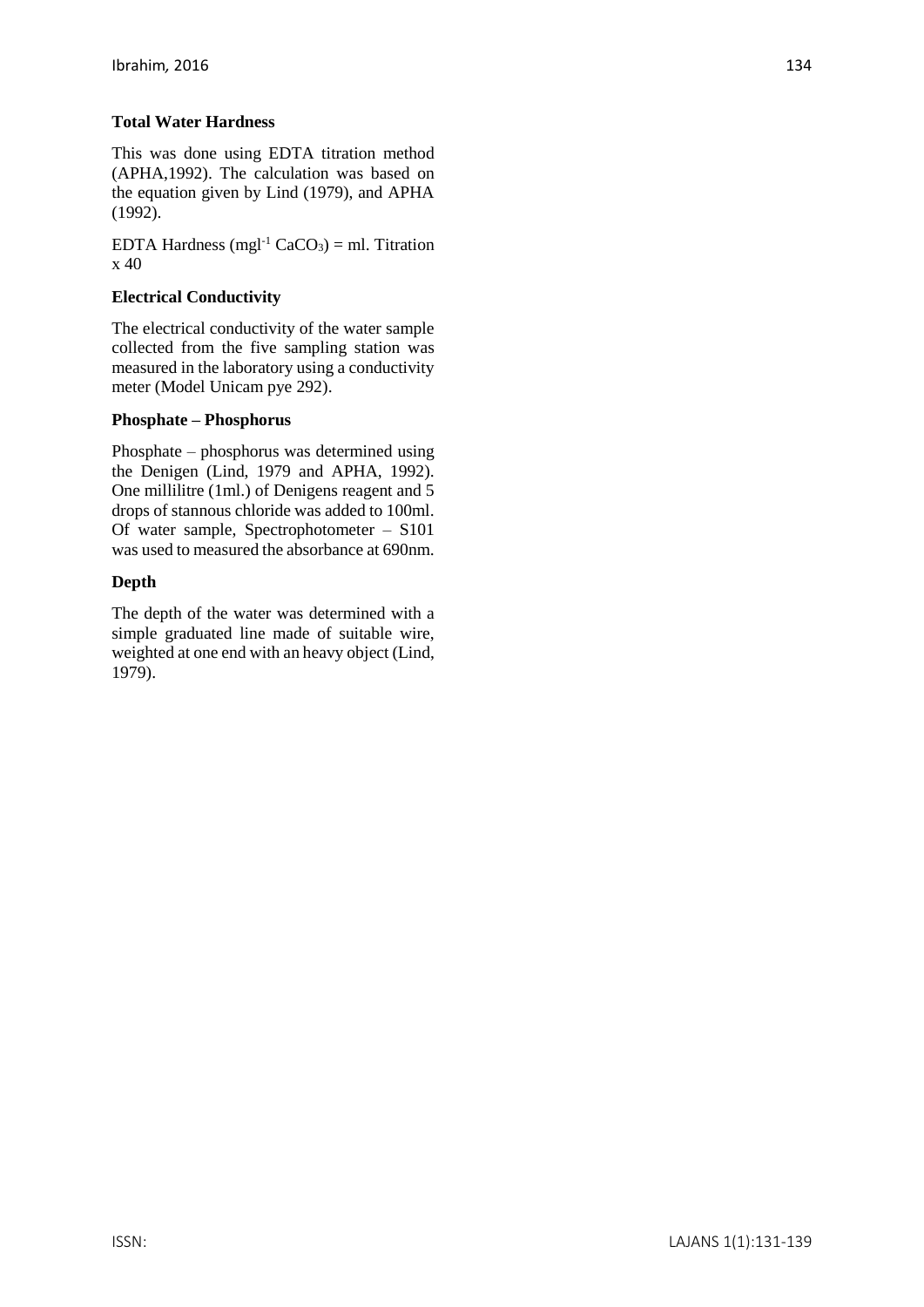# **RESULTS**

| <b>Sampling</b><br><b>Stations</b> | Air<br>Temp.<br>$\rm ^{0}C$ | Water<br>Temp.<br>$\rm ^0C$ | Depth<br>(m) | <b>Transparency</b><br>(m) | pH  | <b>Dissolved</b><br>Oxygen<br>$(DO2)$ mg/l | <b>Alkalinity</b><br>(mg/l) | <b>Total</b><br><b>Hardness</b><br>(mg/l) | Conductivity<br>$(\mu \text{homs/S})$ | Phosphate -<br><b>Phosphorus</b><br>(mg of<br>CaCO3/l) |
|------------------------------------|-----------------------------|-----------------------------|--------------|----------------------------|-----|--------------------------------------------|-----------------------------|-------------------------------------------|---------------------------------------|--------------------------------------------------------|
| Bakajeba                           | 23.5                        | 26.7                        | 3.9          | 0.5                        | 5.5 | 1.9                                        | 16.4                        | 20.1                                      | 45.7                                  | 0.3                                                    |
| Gana                               | 23.5                        | 21.2                        | 4.5          | 1.6                        | 6.8 | 2.5                                        | 15.1                        | 21.7                                      | 36.4                                  | 1.2                                                    |
| Gidan<br>Alhaji                    | 23.5                        | 21.2                        | 5.5          | 1.4                        | 4.5 | 1.6                                        | 14.9                        | 20.4                                      | 46.8                                  | 0.8                                                    |
| Quarters                           | 27                          | 28                          | 5.6          | 0.4                        | 6.5 | 1.7                                        | 18                          | 22                                        | 38.3                                  | 1.8                                                    |
| Water<br>board                     | 24.3                        | 27.1                        | 6            | 1.5                        | 7.1 | 2.1                                        | 17.1                        | 21.5                                      | 40                                    | 0.9                                                    |

Table 2: Mean monthly values of some physico-chemical parameters

| <b>Month</b> | Air<br>Temp.<br>$\rm ^{0}C$ | Water<br>Temp.<br>$\rm ^{0}C$ | Depth<br>(m) | <b>Transparency</b><br>(m) | pH  | <b>Dissolved</b><br>Oxygen<br>$(DO2)$ mg/l | <b>Alkalinity</b><br>(mg/l) | <b>Total</b><br><b>Hardness</b><br>(mg/l) | Conductivity<br>$(\mu \text{homs/S})$ | <b>Phosphate -</b><br><b>Phosphorus</b><br>$(mg \text{ of }$<br>CaCO3/l) |
|--------------|-----------------------------|-------------------------------|--------------|----------------------------|-----|--------------------------------------------|-----------------------------|-------------------------------------------|---------------------------------------|--------------------------------------------------------------------------|
| July         | 20.4                        | 25.2                          | 6.4          | 1.7                        | 7.1 | 1.5                                        | 17.2                        | 23.5                                      | 36.9                                  | 1.5                                                                      |
| August       | 23.5                        | 26.7                          | 3.9          | 0.5                        | 5.5 | 1.9                                        | 16.4                        | 20.1                                      | 45.7                                  | 0.3                                                                      |
| September    | 23.5                        | 21.2                          | 5.5          | 1.4                        | 4.5 | 1.6                                        | 14.9                        | 20.4                                      | 46.8                                  | 0.8                                                                      |
| October      | 21.6                        | 23.6                          | 5.1          | 0.9                        | 6.5 | 2                                          | 19.1                        | 22.2                                      | 40.7                                  | 1.7                                                                      |
| November     | 21.3                        | 20.4                          | 4.5          | 1.6                        | 6.8 | 2.5                                        | 15.1                        | 21.7                                      | 36.4                                  | 0.9                                                                      |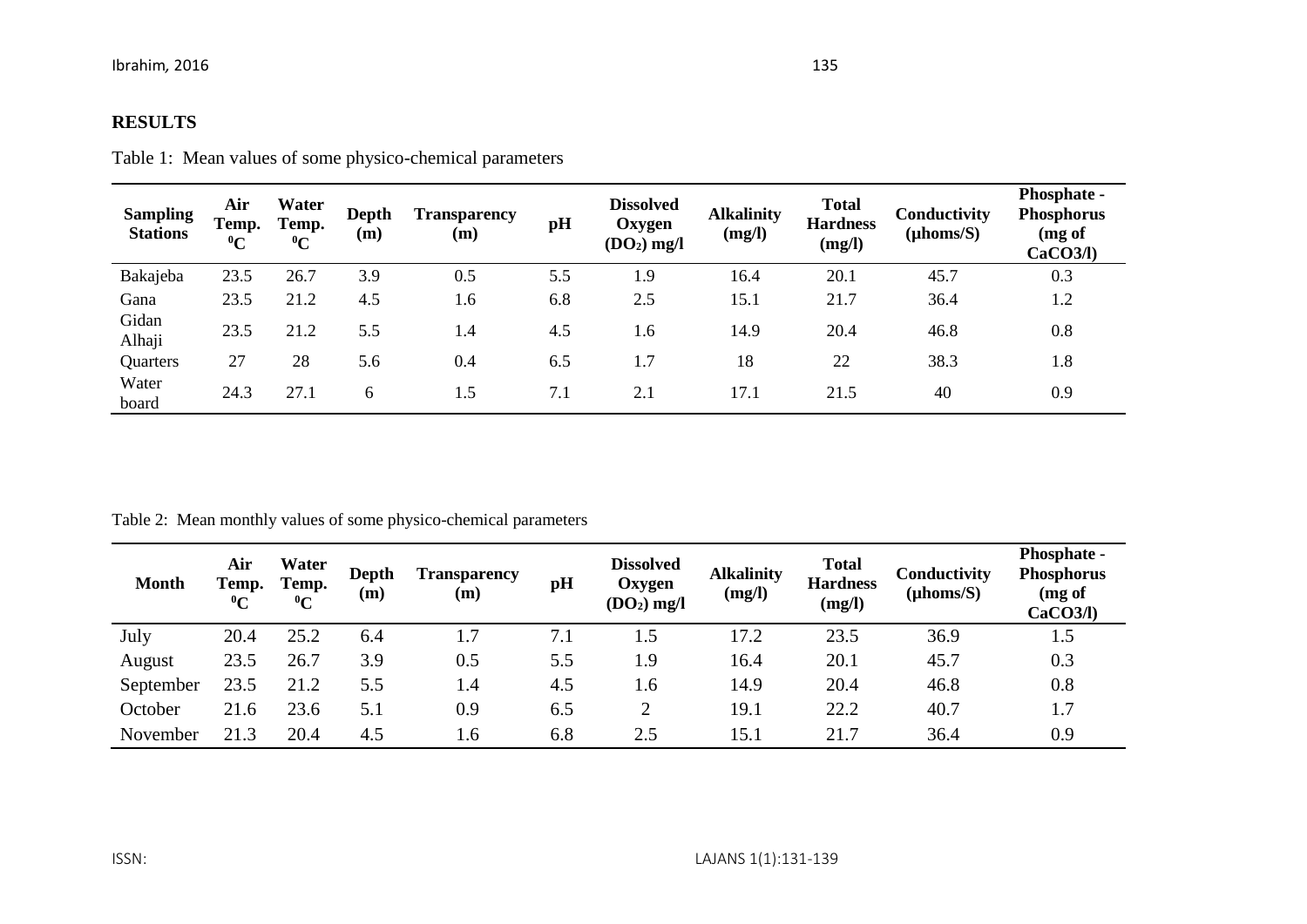Table 1, indicate the mean value of the physicochemical parameters for the sampling stations during the study period (July - November, 2014). Water temperature has the mean value range of  $21.2 \text{°C} - 28 \text{°C}$ . The mean water depth ranged between 3.9m – 6m, with water board sampling station of the reservoir having the highest mean depth. Transparency has the lowest mean value (1.6m) at Gana sampling station of the reservoir. The mean value for dissolved oxygen ranged between 1.6 mg/l – 2.5 mg/l**,** with water board sampling station of the reservoir having the highest mean value. Sampling station near the building quarters of the reservoir recorded the high mean value for alkalinity (18mg/l), while Gidan Alhaji sampling station recorded the lowest value (14.9mg/l). The mean value for water hardness ranged between 20.1 – 21.7 with Gana sampling station having the highest value. The mean value of pH for the sampling stations ranged between 4.5 – 7.1. Electrical conductivity mean value during the sampling period ranged between 36.4µs/cm – 46.8 µhoms/S. The highest mean value for phosphate – phosphorus  $(1.8 \text{ mg of } CaCO<sub>3</sub>/l)$ was recorded by sampling station near the building quarters of the reservoir.

Table 2, indicates the monthly mean value of the physico-chemical parameters during the study period (July - November, 2014). Water temperature has the mean value range of 21.2  $^{\circ}$ C – 26.7 $^{\circ}$ C. The mean water depth ranged between 3.9m – 6.4m, with water board sampling station of the reservoir having the highest mean depth. Transparency has the highest mean value (1.7m) in the month of July. The monthly mean value for dissolved oxygen ranged between 1.5 mg/l – 2.5 mg/l**,** with November having the highest mean value. The month of October recorded the highest mean value for alkalinity (18mg/l), while September recorded the lowest value (14.9mg/l). The mean value for water hardness ranged between 20.1 – 23.5 with the month of July having the highest value. The monthly mean value of pH for the sampling stations ranged between  $4.5 - 7.1$ . Electrical conductivity mean value during the sampling period ranged between 36.4µs/cm – 46.8 µhos/S. The highest mean value for phosphate – phosphorus  $(1.7 \text{ mg of } CaCO<sub>3</sub>/l)$ was recorded in the month of October.

## **DISCUSSION**

There were some marked variations in the physico – chemical parameters observed for the sampling stations with respect to months and the seasons of the study. Favourable temperature increases devoid of thermal pollution, according to Klapper (2001) tend to augment the productivity of a water body, increasing algal growth, bacterial metabolism and nutrient cycling rates. The temperature recorded for Lapai- Agaie reservoir during the study period lies between 20.4°C to 26.7°C, this agreed with the temperature range recorded by Indabawa (2009), in the studies on limnological parameters and phytoplankton dynamics of Nguru Lake, Yobe state, Nigeria. The water temperature range for the entire reservoir compare well with the ranges recorded in other tropical lakes (Adebisi; 1981, Ovie and Adeniji, 1993; Adakole *et al.* 2003). The normal range of which fish is adapted in the tropics is between 8°C - 30°C (Alabaster and Lloyd, 1982). The relatively high temperature observed on the Agaie - Lapai reservoir during the period of the study could be as a result of seasonal effect (Sitaramiah, 1996). This temperature range was also within the optimum range suitable for alga growth (Indabawa, 2009), and also within the tolerable limit for aquatic environment in accordance with national water quality criteria (EPA, 2002). Transparency was observed to be generally low in the present study, a characteristic of reverine area. The highest value of transparency was recorded in Bakajeba sampling station and the least in Gana station. The result agreed with the work of IIoeje, (1976) in the study of Lake Chad. Low Seechi disc transparency recorded during the rainy season which agreed with the observation of Wade (1985), who observed that onset of rain, decreased the Seechi – disc visibility in two mines Lakes around Jos, Nigeria. Lower transparency recorded during the rainy season, when there was turbulence and high turbidity, has a corresponding low primary productivity, because turbidity reduces the amount of light penetration, which reduces photosynthesis, and hence primary productivity (APHA, 1992). The higher conductivity value obtained for the reservoir 36.4 – 46.8µ/cm could be due to concentration effect as a result of reduce water volume from their main tributary channels. Ovie and Adeniji (1993) and Kolo and Oladimeji (2004) observed a similar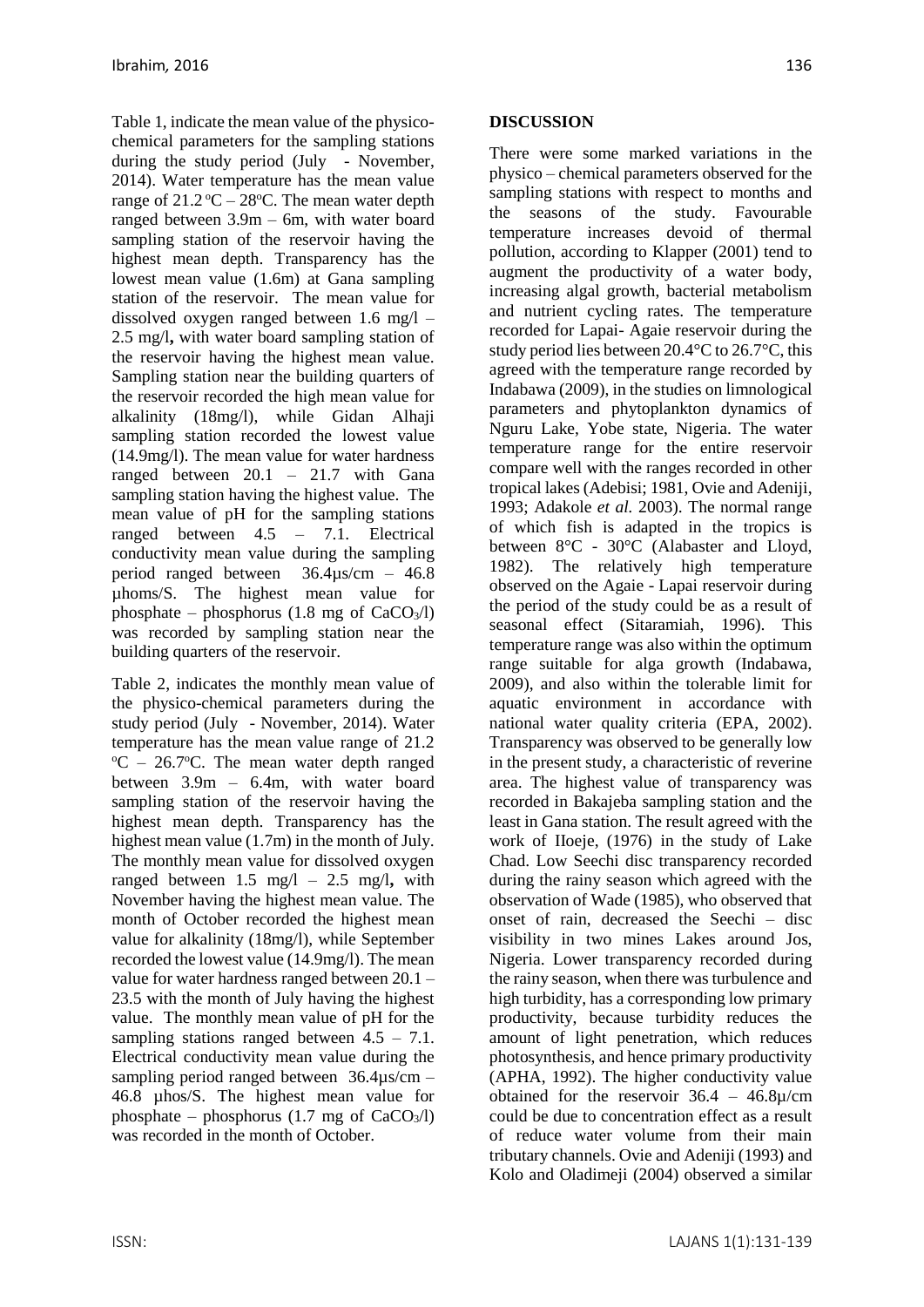trend for Shiroro reservoir. The low water hardness value range of 20.1 – 23.5mg/l for the reservoir could be due to dilution and low concentration of ions. This agreed with the result of Kolo and Oladimeji (2004) for Shiroro Reservoir and Ufodike *et. al.,* (2001) for Dokowa mine Lake. The mean alkalinity agreed with the range value documented by Boyd (1985) for natural water. The high level of alkalinity in the dry season agrees with the findings of Adebisi (1981), on the correlation of the seasonal fluctuation of water level and alkalinity. The dissolved oxygen in the reservoir was high during the dry season than the rainy season. The dry season high value coincides with the periods of low turbidity and temperature. In this study, the cool harmattan wind which increases wave action and decrease surface water temperature, might have contributed to the increased oxygen concentration during the dry season, while torrential rains created increase turbidity, and decrease oxygen concentration during the rainy season. Oniye *et al.* (2002) made similar observation on Zaria reservoir. The high value range 4.64 – 7.60mg/l of phosphate – phosphorus  $(PO_4-P)$  could be due to concentration effect because of reduced water volume. It could also be due to lower water hardness (House, 1990; Heleen *et al.* 1995). Akpan and John (1993) made similar findings in Cross River in Eastern Nigeria. The Hydrogen ion concentration (pH) for Lapai – Agaie reservoir was  $4.5 - 7.5$ , and this was within the range for Inland waters ( $pH$  6.5 – 8.5), as reported by Antoine and AL – Saadi (1982). The pH of the water samples were found to be in a narrow range *within* the neutral zone during the period of the research work. This agreed with the records of Mustapha (2002), who works in Oyun Lake in Ilorin, Kwara State of Nigeria, and obtained his result to be within the neutral zone.

## **Conclusion**

The result of this research work provides an insight into the level of the water quality, at Lapai - Agaie reservoir, Niger State. The levels of the water quality parameters (i.e. physico chemical parameters) determined were within the acceptable ranges for both domestic water purposes and fish production. However, the seasonal and monthly fluctuations in some of the physico – chemical parameters determined were brought about by the torrential rains of the reservoir area, the characteristic trade winds of the dry season, effects of deforestation, fertilizer application, herbicides, insecticides and other chemical factors.

## **Recommendation**

It could recommended that measure should be taken to protect the reservoir, so as to ensure its usage for a longer period of time. Regulatory authorities of Nigeria (e.g. Niger State Water Board, Federal Environmental Protection Agency and Federal Ministry of Environment) should be employed to monitor the activities of people around the reservoir, as well provide national guidelines and standards for water quality in Nigeria.

It could also be recommended that, the nutrient level that empty into the reservoir should be controlled by employing appropriate measures. Hence a direct restorative measures is required, and various Nigeria environmental laws should be enforced by appropriate authorizes to ensure the protection of the reservoir for long time use.

On these aspects, there is need for the creation of public awareness on the need for protection, sustainable and management of the reservoir, among villagers within the immediate catchment area of the reservoir.

# **Acknowledgement**

The present research work was fully supported and sponsored by the pioneer **TETFund, Abuja, Nigeria** (2014 Intervention Batch) in **IBB University, Lapai, Niger State, Nigeria**.

# **REFERENCES**

- Adakole, J. A., Mba, C. E. and Dalla, M. A. (2003). *Physico – chemical limnology of Lake Kubanni, Zaria, Nigeria.* In: Proceedings of the 29<sup>th</sup> WEDC International Conference towards the millennium development goals, Abuja, Nigeria 165 – 168pp.
- Adeniji, H. A. (1983). Preliminary investigation into the composition and seasonal variation of plankton in Kainji Lake, Nigeria. *Geophysical Monogram Series,*17: 617 – 619.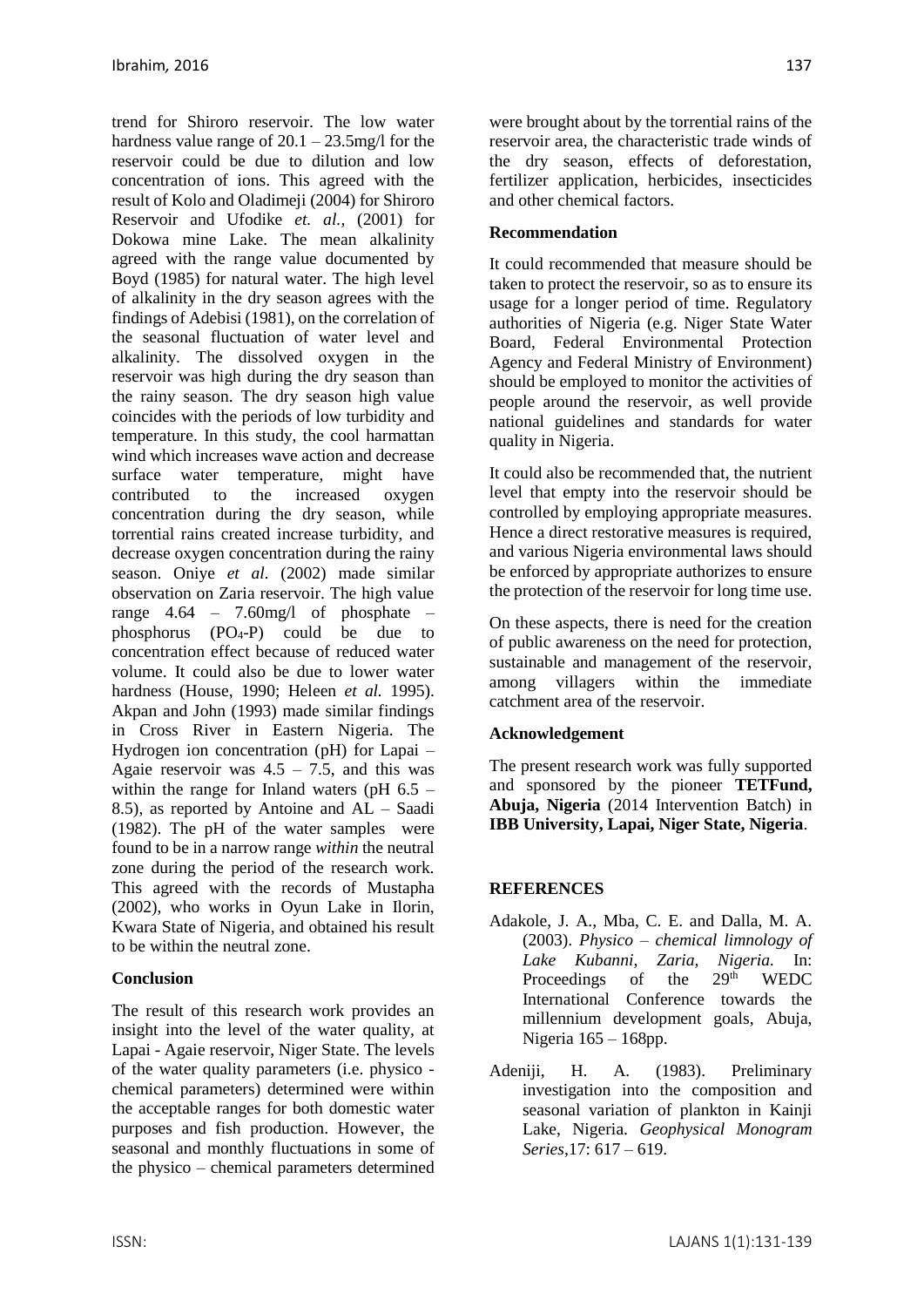- Adeniji, H. O. And Ita, E. O. (1997). *Preliminary investigations into the limnology and fisheries of Tiga Lake, Kano State, Nigeria.* Report presented to Kainii Lake Rsearch Institute. No. 19.
- Adebisi, A. A (1981). The physico-chemical properties and Hydrology of a tropical seasonal river - Upper Ogun river. *Hydrobiologia,*79: 157-165.
- Alabaster, J. S. and Lloyd, R. (1982). *Water quality criteria for fresh water fish* 2 nd Edition 325pp.
- Antoine, S. E. and Al Saadi, H. A. (1982). Limnological studies on the polluted Ashar Canal at Basra (Iraq). In: *Reveges hydrobiologia* 67: 405 – 418.
- Akpan, R. E. and John, O. O. (1993). Seasonal variation in water quality of the Cross River, Nigeria. *Revue Hydrobiologia Tropical* 26(2) : 95 – 103
- APHA (1992). *Standard methods for examination of water and wastewater*,  $20<sup>th</sup>$ edition, American Public Health Association. Washington D.C.
- Balogun, J. K. (1986). Fish distribution in Kainji Lake, Nigeria. *Journal of Fish Biology,* 29: 489 – 498.
- Boyd, C. E. and Frobish, L. T. (1990). *Water quality in ponds for aquaculture.*  Birminghan Publishing Co. Birminghan, Alabama. 25pp.
- Boyd, C E. (1985). *Water quality in warm water fish ponds.* Auburn University. Craftmaster Printers, Inc. Oplika, Alabama 359pp.
- Dokilil, M. T. (2003). *Algae as Ecological Bioindicator.* In: Market, B. A., Breure, A.M. and Zechmeister, H.G. Bioindicators and biomonitors Principles, Concepts and Applications. Elsivier, New York. 285-328pp.
- Environmental Protection Agency (EPA) (2002). National Recommended water quality criteria,  $140/5 - 86 - 001$ .
- Heleen, J., Danen Louwerse, L., and Monique, C. (1995). Co – precipitation of phosphate
- with calcium carbonate in Lake Velume. *Water Research* 29 (7): 1781 – 1785.
- House, W. A. (1990). The prediction of phosphate co – precipitation with calcite in fresh waters. *Water Research*, 24: 1017 – 1023.
- Ibrahim, B. U., Auta, J. and Balogun, J. K. (2009). Fish productivity on the Kontagora Reservoir, Niger State, Nigeria in relation to Physico – Chemical characteristics and Morpho – Edaphic Index. *The Zoologist* ,  $7: 12 - 20$ pp.
- Indabawa, I. I. (2009) Studies on limnological parameters and phytoplankton
- dynamics of Nguru Lake, Yobe state Nigeria. *Bioscience Resources Communication*  21(4): 22 -28.
- Iloeje, S. Y. (1976). Lake Chad Research Station 1976, Lagos:40pp.
- Ita, E. O., Balogun, J. K. and Adimula, A. (1982). *A preliminary report of preimpoundment fisheries survey of Goronyo Reservoir, Sokoto State. Nigeria.* A report prepared by the Fisheries Division of Kainji Lake Research Institute to the Sokoto Rima Basin Development Authority 87pp.
- Kolo, R. J. and Oladimeji, A. A. (2004). Water quality and some nutrient levels in Shiroro Lake, Niger State, Nigeria. *Journal of Aquatic Sciences,* 19 (2): 99 – 102.
- Klapper, H. (2001). *Control of Eutrophication in inland waters.* Ellis Hordwood Ltd. Western Hughes. 27-59pp.
- Lind, O. T. (1979). *A handbook on limnological methods*. C.V. Mosby Co. St. Louis, 199pp.
- Mustapha, M. K. (2002). A pre-impoundment survey of the flora and fauna communities of Oyun lake in llorin, Kwara state, Nigeria. *Journal of pure and Applied Sciences* 17: 1200 - 1209.
- Oniye, S. L., Ega, R. A., Ajanusi, O. J. and Agbede, R. L. S.(2002). Some aspect of the physico-chemical parameters of Zaria Dam, Nigeria. *Journal of Agriculture and environment* 11(2): 367- 379.